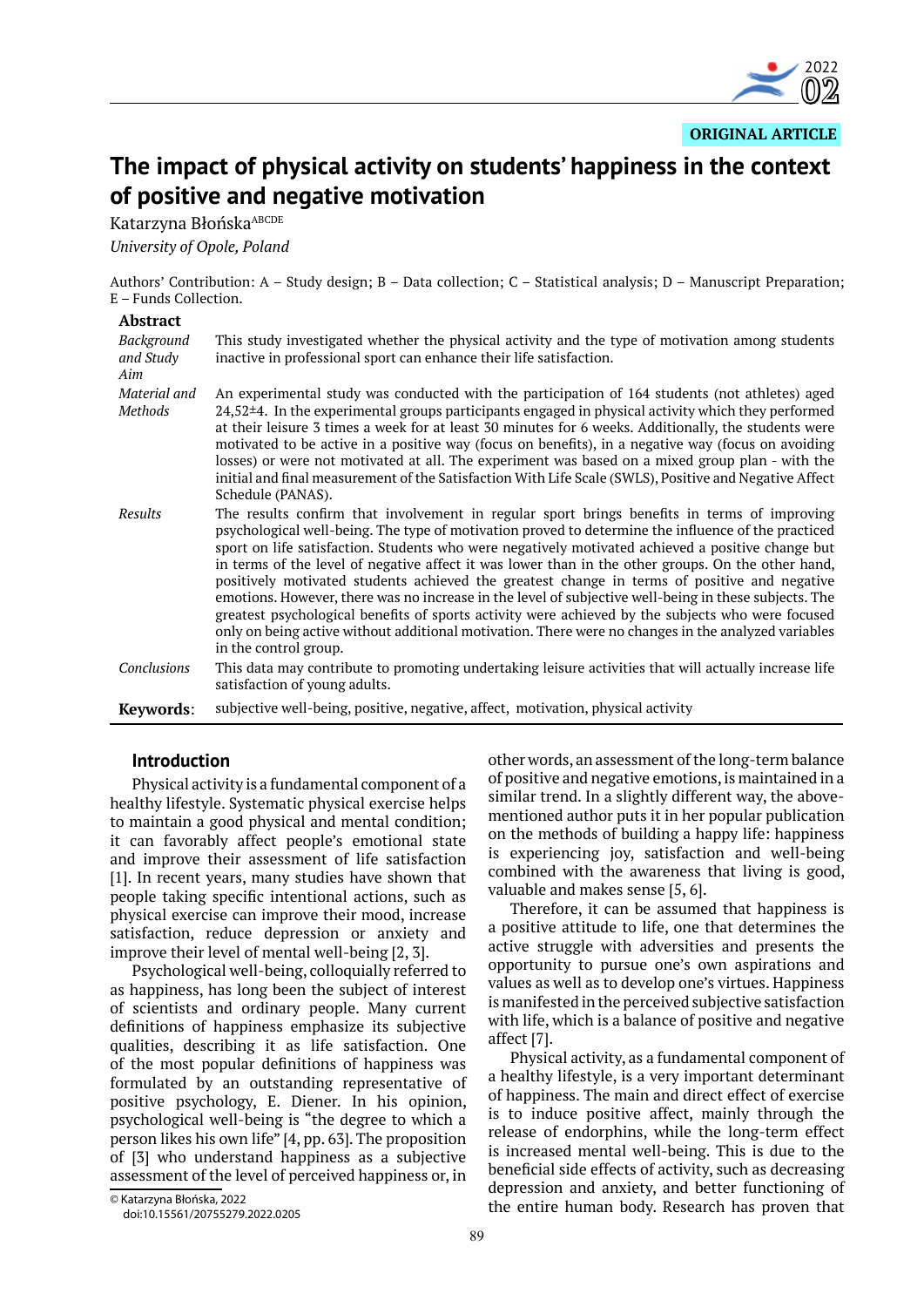

intense exercise improves mood [8].

Some studies have shown an advantage of physical exercise over other leisure activities. Hills and Argyle [9] analyzed the level of psychological well-being in four groups of respondents, classified according to different ways of spending free time (sports activities, listening to music, religious practices, watching TV). The respondents undertaking physical activity achieved the highest results on the Oxford Happiness Scale.

A very important area of the relationship between physical activity and mental well-being is the quality of motivation. Undoubtedly, people who take up physical activity driven by internal motivation derive much more benefit from it than those who act with external benefits in mind. This relationship has been documented in numerous studies and described on the basis of the classical theory of self-determination by Ryan and Deci [10, 11].

Slightly less attention was paid to the importance of positive and negative motivation for psychological well-being. Positive motivation is associated with the pursuit of something desirable, attractive (approach goals), while negative motivation focuses on avoiding the aversive factor (avoidance goals). Taking up activity may be based on positive and / or negative motivation and it is not always an aware process [12]. Scientific research in the field of psychology [13, 14] emphasizes the superiority of positive motivation over negative. Negative motivation is less effective, energetically and emotionally expensive, and yet people quite habitually motivate others or themselves, arousing intense negative motivation [15]. Research by Elliot and Sheldon [16] found that focusing on avoidance goals is positively correlated with symptoms of somatic diseases, mainly due to the relationship between avoidance strategies and neuroticism. In other studies conducted with the participation of students, it was shown that the implementation of negatively motivated goals decreased the subjective well-being of the respondents. Moreover, avoidanceoriented goals were observed to be associated with neuroticism and low self-assessment of skills [17]. Research by Emmons [12] proved that people whose actions are dominated by the motivation aimed at avoiding something (e.g. rejection, loneliness, losing a job) experience less positive affect and are less satisfied with life than people focused on striving for something (e.g. getting a good job, starting a family). In addition, negative motivation is also associated with more frequent anxiety, dissatisfaction and worse health.

At the same time, it is believed that negative motivation releases more energy, mobilizes for more intense involvement and triggers stronger aspirations. However, in the long run, it may lead to the strengthening of a negative attitude towards being active. Acting under the influence of anxiety reduces the satisfaction with activity, which can lead to demotivation [18]. According to Andreas and Andreas [13], there are four styles of inducing motivation to act, and one of them consists precisely in evoking in one's mind the consequences that will arise in the case of the abandonment of activity. This type of catastrophic thinking, while in fact unpleasant, forces you to do a specific task. The validity of the use of negative motivation cannot be questioned. In certain specific situations, anticipating undesirable effects (or inaction) may prove to be a very effective management strategy (when, for example, undesirable effects may be dangerous). On the other hand, in everyday activities, behavior based on motivation focused on avoidance will be associated with large mental overload, fear and unpleasant emotions. Focusing on negative predictions does not allow you to fully enjoy your activity [19].

Lyubomirsky [20] takes a slightly more radical position on the issue of negative motivation. In her opinion, goals formulated based on the avoidance of losses bring much less benefit, as they sensitize to threats and failures, thus acting like a self-fulfilling prophecy. As a result, they make people feel more nervous, stressed, and less effective. Lyubomirsky emphasizes that the condition of a happy life is the ability to achieve positive goals. Such optimistic resolutions automatically increase the chance of success. Similarly, Maltz [14] believes that positive motivation activates the mechanism of success, while negative motivation produces the mechanism of failure.

In summary, negative motivation is less effective, energetically and emotionally more draining than positive motivation. In addition, the action aimed at avoiding loss adversely affects mental wellbeing, however, its complete elimination is not only impossible but also inadvisable.

*Purpose.* Physical activity is an important and effective method of increasing psychological wellbeing. Therefore, the question arises whether engaging sports inactive students in regular exercises can bring the effect of improving their psychological well-being in a short time? In addition, an activity that is carried out with positive consequences in mind brings more benefits to happiness than activity motivated by the desire to avoid loss. Nevertheless, those taking action based on negative motivation may also experience an improvement in mental well-being by undertaking regular physical exercise. This is because of the benefits of the activity itself.

*Hypothesis.* The main hypothesis is that participants who perform the physical activities would improve in psychological well-being (e.g., greater life satisfaction, more positive affects, and less negative affect) across the intervention period,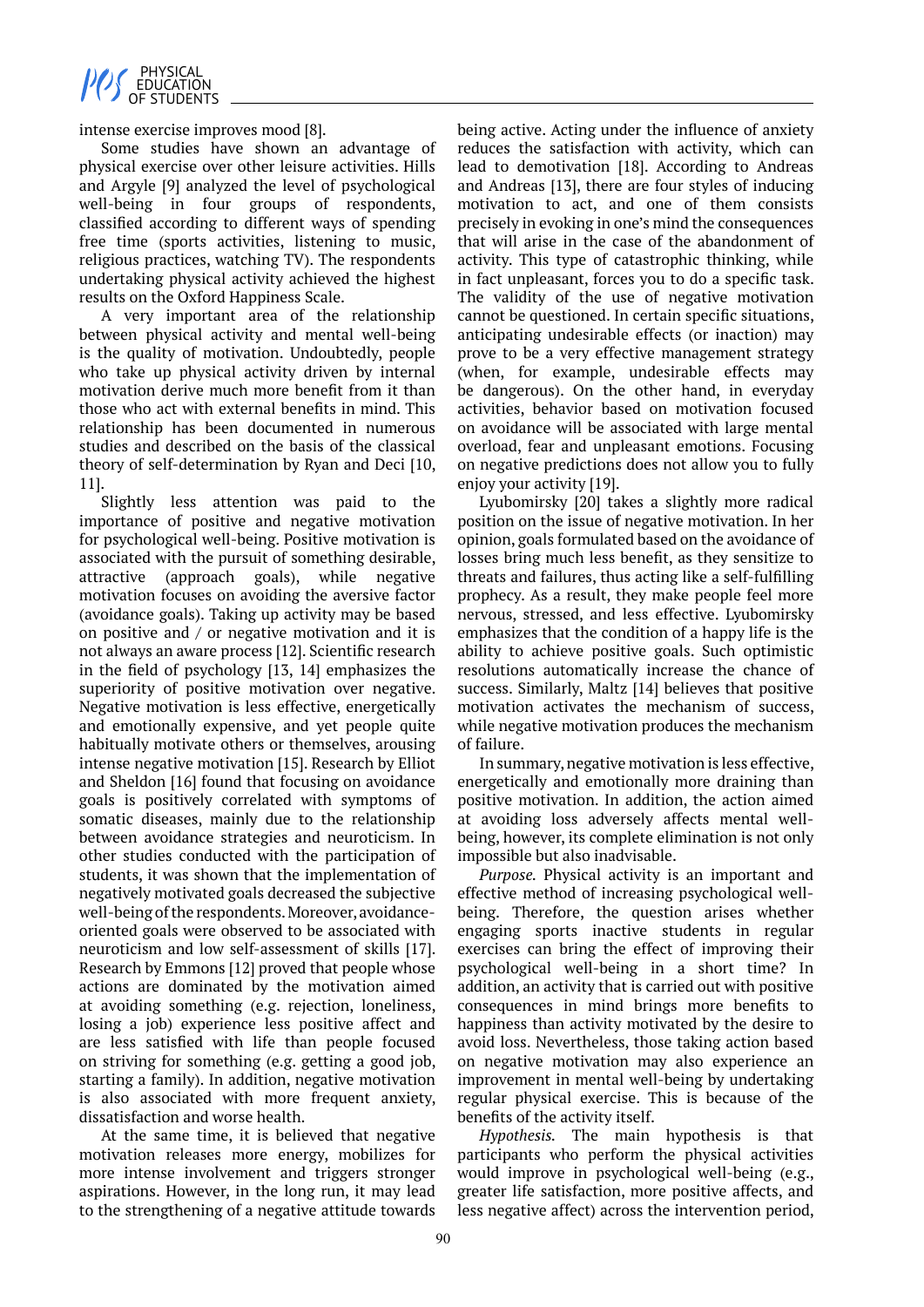

relative to control group. It is also predicted that participants who performed activities with positive motivation would report increased measures of positive affect, and decreased indicators of negative affect more than other groups. The negatively motivated group would achieve the least benefits.

# **Material and Methods**

## *Participants*

The total number of 164 students aged 24,52±4 took part in the experimental research (117 female, 47 male). Participants were students of first and second cycle of a large non-public university in the south of Poland. The sample of students represented the following fields: administration, management, pedagogy, economy and logistics. Due to the specifics of the experimental procedure students of physical education were not involved in the study. The students who participated in the experiment did not engage in professional sports and a regular physical activity, but were obliged to complete a physical education course. The presented study is part of a larger project in which over 600 students participated. Prior to commencing the study, formal consent was requested from participants. They were informed about test procedures and voluntarily participated in data collection. However, the subjects were not informed about the various experimental conditions. The study was conducted with ethic rules based on Helsinki Declaration.

#### *Procedure*

At baseline, all participants completed demographics and several well-being measures (described below). Using a single-blind design, participants were randomly assigned to participate in one of four possible conditions. In the first, second and third group participants were engaged in physical activity for 6 weeks, which they performed at their leisure, 3 times a week for at least 30 minutes. These were such activities as: jogging, Nordic walking, bicycle, swimming pool, roller skates, team games, gym, aerobics.

Each time before starting physical activity, participants logged on the study website (e-learning system) to describe what benefits or rewards they would achieve by practicing in physical activity (positive motivation - PM) or what losses they would suffer if they quit regular sports activities (negative motivation - NM). In the third group, in the control condition, they described the current weather (unmotivated group - UM). All groups participating in physical activity reported the frequency and duration of exercise on the study website and documented it with a photo. The fourth group did not undertake any physical activity or reported on the study website (control condition  $-$  CC). After 6 weeks, participants completed post-manipulation measures of all of the constructs assessed at baseline. Students were instructed not to discuss their assignments with others, and they were not aware of any assigned condition. Importantly, randomization was at the student level. Therefore, each group and field of study included a mix of students participating in each condition.

The research was conducted during the school year (the study was conducted before the onset of the COVID-19 pandemic).

## *Measures*

The participants reported their current satisfaction with their life in general using the Satisfaction With Life Scale (SWLS) [21]. The SWLS consists of five questions (e.g., "In most ways my life is close to my ideal", "I am satisfied with my life") rated on 7-point Likert-type scales  $(1 -$ strongly disagree,  $7$  = strongly agree). The scale possesses satisfactory psychometric indicators. Internal coherence, tested by means of Cronbach's alpha coefficient for the entire Polish version of the scale, was  $\alpha$ =0,83.

Participants reported positive and negative emotions using Positive and Negative Affect Schedule (PANAS) in Polish translation and adaptation by Brzozowski [22]. The PANAS is a selfreport questionnaire that consists of two 10-item scales to measure both positive and negative affect. Each item is rated on a 5-point scale of 1 (not at all) to 5 (very much). Internal consistency was tested for the entire Polish version of the scale (range from  $\alpha$ =0,82 to  $\alpha$  =0,84) and its particular dimensions i.e. positive affect (range from  $\alpha$ =0,82 to  $\alpha$  =0,89) and negative affect (range from  $\alpha = 0.89$  to  $\alpha = 0.91$ ), using Cronbach's alpha coefficient and concluding that it is satisfactory.

## *Statistical Analysis*

The following statistical analysis were performed: the analysis of the reliability of the SWLS and PANAS scales using Cronbach's  $\alpha$  coefficient, and the analysis of differences among several and the analysis of differences among measurements (before and after experimental manipulation), by using the Repeated Measures ANOVA. For the detailed comparative analysis of results among separate groups the post-hoc Bonfferoni testing for multiple comparisons was used. All statistical analyses were conducted using the STATISTICA 13.1 software.

## **Results**

The experiment based on a mixed group plan - with the initial and final measurement of the dependent variable and with the participation of the control group. In the first stage, the pretest (T1) was carried out in all groups, then the independent variable (sports activity) was introduced to the experimental groups and the control group (CC) was left unchanged. In the third and final stage, a posttest (T2) was performed in all groups.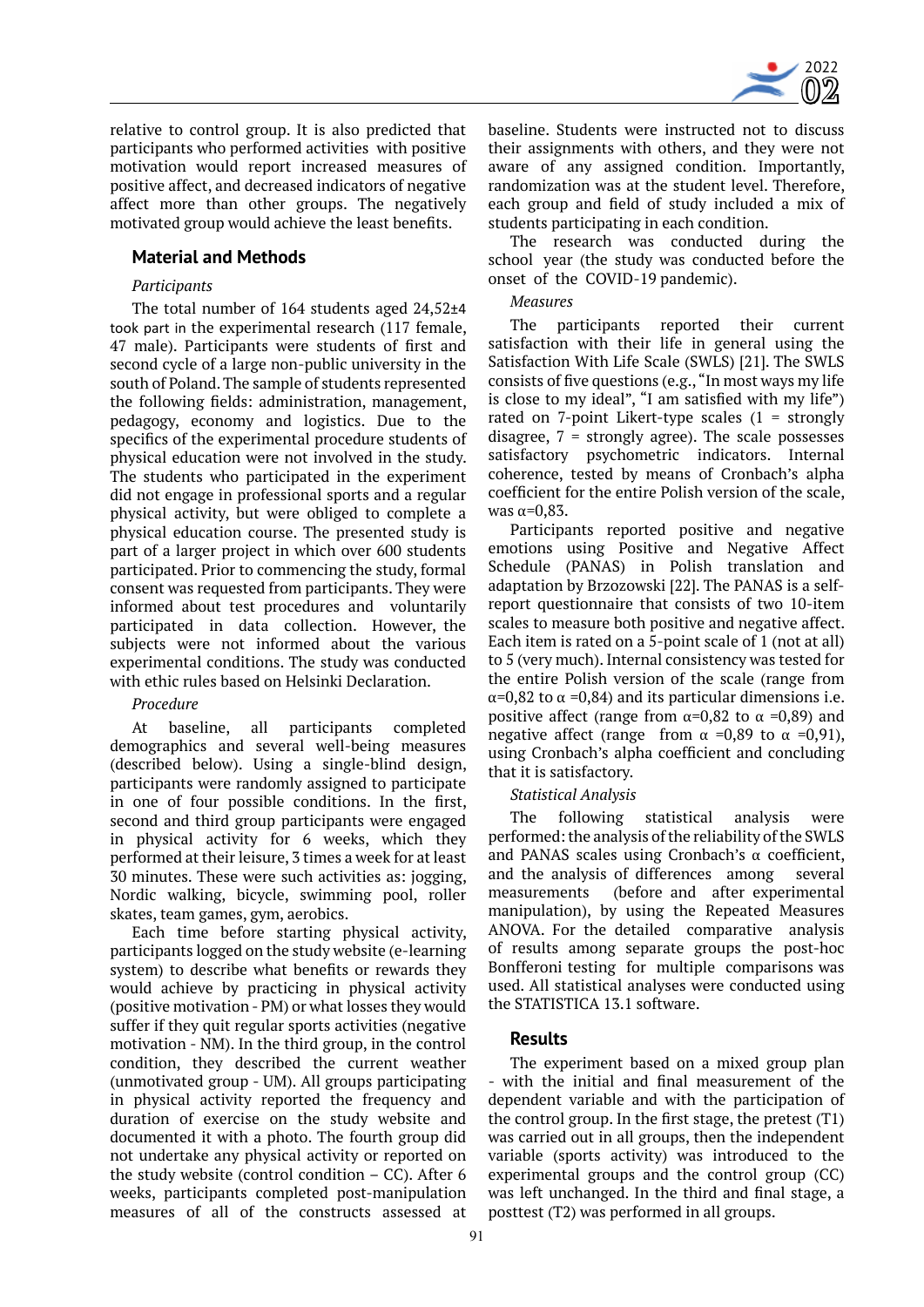

According to the Levene's test, it was found that all variables' values in the research groups are of normal distribution. Table 1 shows the results of all parameters acquired during the experiment.

No statistically significant differences were found between all the analyzed groups in the pretest results, which is consistent with the research assumption.

#### *Results for the Subjective Well-Being Scales*

Anova analysis with repeated measurement was performed. The simple main effect on the withinsubject factor (sport activity) achieved a statistically significant result F(1,160)=25,35; p<0,001; η2=0,14

The interaction of the inter-subject factor (type of motivation) and the intra-subject factor (sport activity) also achieved a significant result  $F(1,160)=5,56$  p=0,001;  $n2=0,10$ .

Multiple pairwise comparisons showed that the significant differences between the first and second measure was found in group  $NM$  ( $p<0,001$ ) and also in group UM ( $p<0,001$ ). This means that in the group of respondents who were negatively motivated and those who were not motivated at all to perform a sport, there was a positive change in the subjective well-being scale. There was no change in the group of positively motivated subjects (PM) and the control group (CC). Pairwise multiple comparisons were also performed for the posttest results. It turned out that there were no statistically significant differences between the groups. The means for the analyzed groups are presented in Table 1.

#### *Results for the Positives Affect Scales*

The simple main effect on within-subject factor

(sports activity) achieved a result  $F(1,160)=36,72$ ; p<0,001; η*2*=0,19. Interactive affect was F(1,160)=4,60 p=0,004; η*2*=0,08, which means that the type of motivation and undertaken sports activity influenced the change in the level of positive affect in different ways. As a result of the Bonferroni test, a statistically significant difference was found between first and second measure of positive affect in group PA  $(p<0,001)$ , NA  $(p<0,001)$  and UM (p<0,001). There were no changes in the control group, which confirms the research hypothesis. Details are provided in Table 1.

Statistically significant differences were found in the level of positive affect in the posttest (after experimental manipulation) F(3,160)=3,56 p=0,016; η*2*=0,07. In the control group, the level of positive affect was lower compared to all three experimental groups: PA (p<0,001), NA (p<0,001), AM (p<0,001). The results are illustrated in Figure 1.

*Results for the Negative Affect Scales*

The obtained results indicate significant differences between the measurements of the dependent variable. The in-subject tests for the main effect (sports activity) reached the level of F(1,160)=112,30; p<0,001; η*2*=0,41. There was also an interaction between the type of motivation (inter-subject) and sport activity (within-subject) factors F(1,160)=16,05 p<0,001; η*2*=0,23. Pairwise comparisons with the Bonferroni correction were performed, which showed a significant decrease in negative affect in the experimental group: PA (p<0,001), NA (p<0,001) and UM (p<0,001). There was no change in the control group.

**Table 1.** Results of one-way within-subjects ANOVA for the particular well-being dimension (pretest and posttest)

| Dimensions of            | one<br>Group | Pretest (T1) |      | Posttest (T2) |      | <b>Difference in Means</b> |           |          |         |          |
|--------------------------|--------------|--------------|------|---------------|------|----------------------------|-----------|----------|---------|----------|
| well-being               |              | M            | sd   | M             | sd   | $T2-T1$                    | <b>SE</b> | $F^{**}$ | p       | $\eta$ 2 |
| Subjective<br>well-being | PM           | 21,44        | 5,61 | 22,10         | 4,67 | 0,67                       | 0,51      | 1,70     | 0,19    | 0,01     |
|                          | NM           | 21,07        | 5,65 | 23,30         | 5,27 | $2,22*$                    | 0,50      | 19,43    | < 0,001 | 0,11     |
|                          | <b>UN</b>    | 20,53        | 4,55 | 22,75         | 4,25 | $2,22*$                    | 0,50      | 19,43    | < 0,001 | 0,14     |
|                          | CC           | 21,84        | 5,48 | 21,76         | 5,78 | $-0,09$                    | 0,48      | 0,03     | 0,85    | < 0,001  |
| Positive affect          | PM           | 51,64        | 7,67 | 55,92         | 7,67 | $4,28*$                    | 1,23      | 12,09    | < 0,001 | 0,07     |
|                          | NM           | 51,15        | 7,13 | 55,75         | 7,91 | $4,60*$                    | 1,22      | 14,31    | < 0,001 | 0,08     |
|                          | <b>UN</b>    | 51,38        | 7,75 | 57,08         | 7,89 | $5,70*$                    | 1,22      | 21,97    | < 0,001 | 0,12     |
|                          | CC           | 51,81        | 8,14 | 51,89         | 7,99 | 0,08                       | 1,15      | < 0,001  | 1,00    | < 0,001  |
| Negative affect          | PM           | 28,97        | 8,71 | 20,41         | 5,15 | $-8,56*$                   | 1,29      | 44,11    | < 0,001 | 0,22     |
|                          | NM           | 29,05        | 8,72 | 24,38         | 8,89 | $-4,67*$                   | 1,27      | 13,48    | < 0,001 | 0,08     |
|                          | UN           | 32,13        | 7,27 | 19,63         | 4,85 | $-12,50*$                  | 1,27      | 96,39    | < 0,001 | 0,38     |
|                          | CC           | 29,44        | 8,05 | 28,49         | 8,92 | $-0,96$                    | 1,20      | 0,63     | 0,42    | 0,01     |

N=164; PM - positive motivation, n=39; NM - negative motivation, n=40; UM - unmotivated group, n=40; CC - control condition n=45; \* The difference of means is significant at the level p<0.01; \*\* Wilks' Lambda test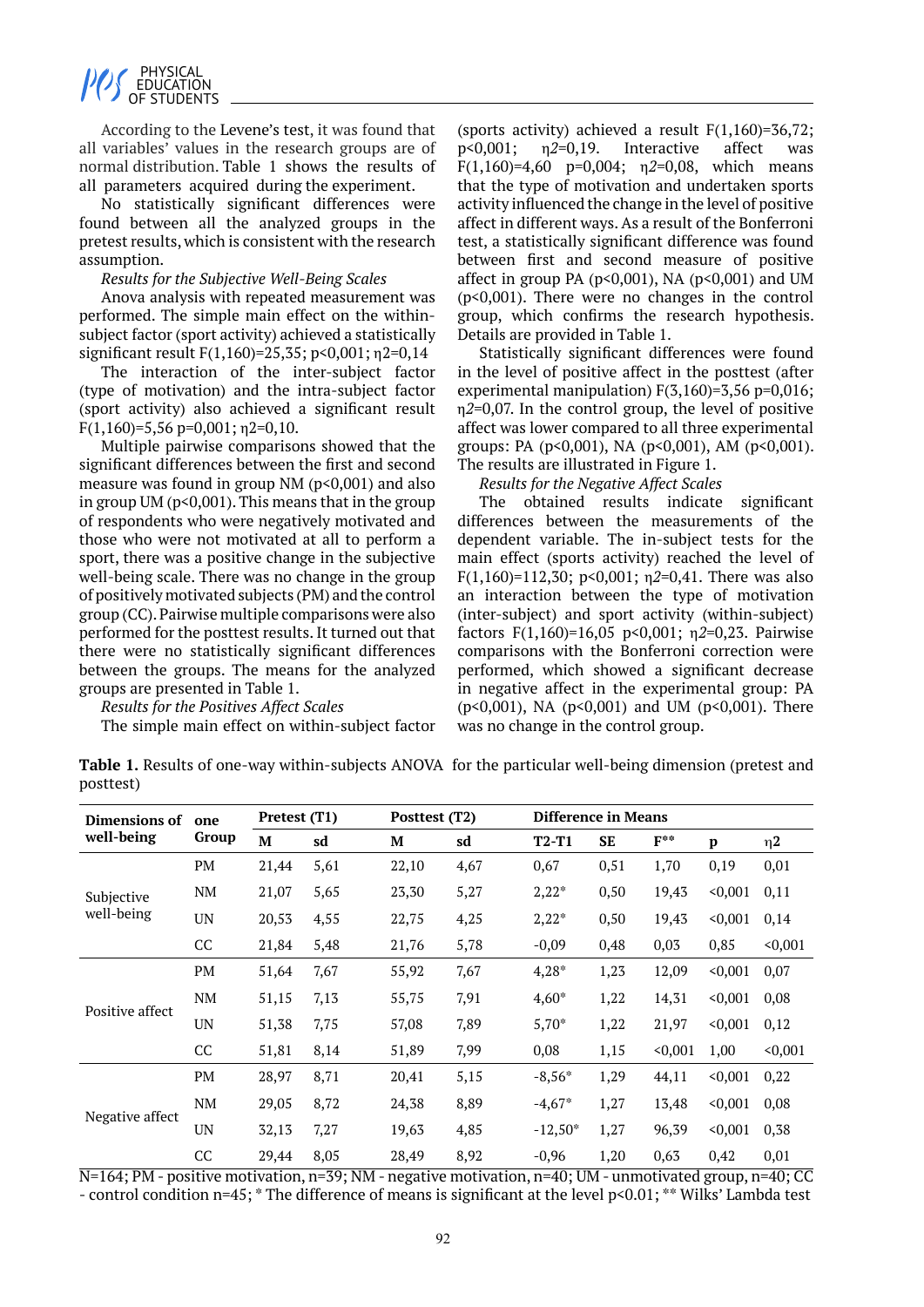



**Figure 1.** The positive affect mean scores in pretest and posttest of the four groups of students: positively motivated (PM)\*, negatively motivated (NM)\*, unmotivated group (UM)\*, control conditions (CC). Significant differences between control groups and experimental groups in posttest (p < 0.001). \* Intra-group differences significant at the level of  $p \le 0.001$ 

Statistically significant intergroup differences were shown in the second measurement  $F(3,160)$ = 13,30; p<0,001; η*2*=0,20. The estimated results of negative affect in the control group are significantly higher than in the experimental groups: PA (p<0,001), NA (p=0,01) and UM (p<0,001), which is consistent with the assumed hypothesis. In addition, it was shown that students from the NA group also achieved higher scores on the negative affect scale than students from the PA group  $(p=0,017)$  and UM group (p=0,004). The results are illustrated in Figure 2.

## **Discussion**

The experiment showed that undertaking simple and regular physical activities by physically inactive students resulted in improved psychological well-being. In the case of students, an increase in indicators of general psychological well-being, an increase in positive affect and a decrease in negative affect were observed. In the control group, there were no changes in the analyzed psychological parameters. The obtained results are in line with the model of psychological well-being proposed by Lyubomirsky [5] a leading representative of the view that every person can be happy regardless of the potential level of happiness recorded in the genes. Lyubomirsky leaves as much as 40% of the responsibility for psychological well-being to the activities undertaken by a person. Therefore, people have great possibilities in exceeding this biological limit, and one of the methods of conscious influence on well-being is physical activity. Similar results have been obtained in numerous non-experimental studies conducted around the world. A metaanalysis of studies conducted by Netz and his team [23] found a statistically significant effect confirming the link between sports activities and well-being. The researchers concluded that the relationship was so strong that a causal correlation could be inferred from it. Downward and Rasciute [24] analyzed in their study how any chosen sport activity (the participants chose from 67 different exercises) affect psychological well-being and subjective health assessment. The researchers confirmed their hypotheses and additionally found that sport has a positive effect on satisfaction with social relationships. Also Cha's study [25] confirmed that people with high life satisfaction spend more time performing sports activities than those with low indicators. Additionally, studies conducted on large samples confirm the relation of non-professional sport activity with well-being. Stubbe et al. [26] analyzed 8,000 twins aged 18 to 65 years. Respondents who were active in sport had significantly higher levels of life satisfaction than those who were not active in sport. In another study by Hassmén et al. [27] conducted a study with three thousand Finns in which they proved that people who practice sport two or three times a week have fewer depressive symptoms, less anxiety and anger, can cope better with stress and are more socially integrated.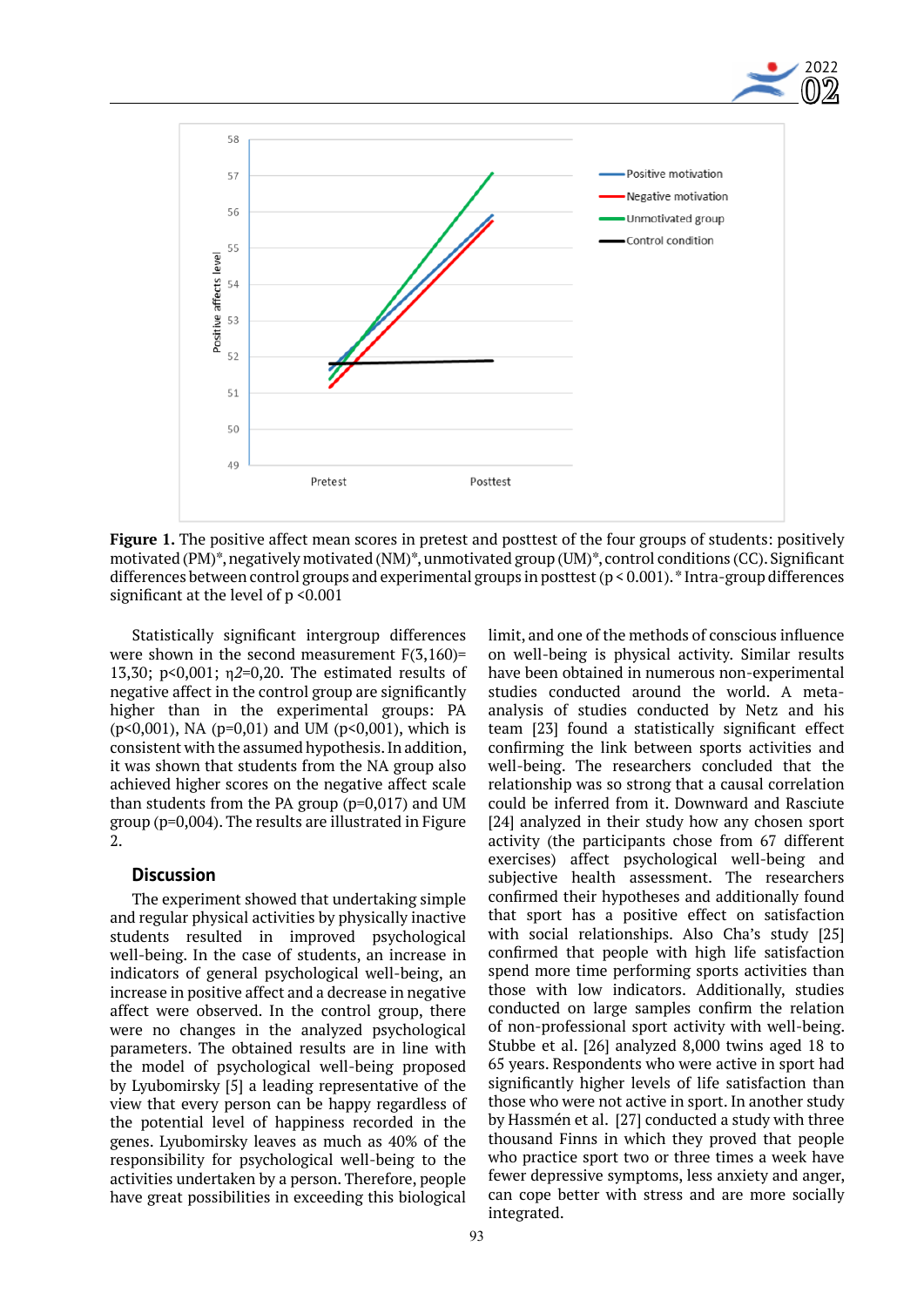



**Figure 2.** The negative affect mean scores in pretest and posttest of the four groups of students: positively motivated (PM)\*, negatively motivated (NM)\*, unmotivated group (UM)\*, control conditions (CC). Significant differences between CC groups and experimental groups in posttest (p <0.001). Significant differences between NM and PM (p=0,017) and UM (p=0,004) in posttest. \* Intra-group differences significant at the level of p <0.001

However, it is worth emphasizing that the author's research not only confirms the conclusions of previous studies, but above all extends their context. Most of the reports on the relationship between sport activity and psychological wellbeing are based on the analysis of people who decided to practice sport themselves. It is therefore possible that it is consistent with their needs and nature. Moreover, psychological well-being is not only a consequence of certain activities, but also a resource that motivates them [4]. This means that happy people more often decide to practice sport than unhappy people. At the same time, sport may increase their level of happiness. Correlative studies do not resolve the direction of the dependence of variables. However, it is possible thanks to experimental manipulation. Therefore, based on the experimental research conducted by the author, it can be concluded that it was physical exercise that improved the parameters of psychological functioning. It is worth mentioning that the presented study is part of a larger project in which more than 700 people participated. Only those subjects who did not practice regular physical activity were selected from all respondents, while the proposed activities were new to them.

The most important issue of the undertaken analyses was to decide which type of motivation would intensify the influence of sport activities on the level of happiness. The study predicted that participants who undertook physical exercise and

were negatively motivated (NM) would achieve less psychological benefit from sport than those who were positively motivated (PM) or not motivated at all (UM). The hypothesis was confirmed in terms of negative affect. The level of negative emotions experienced by the NM group decreased, however, in comparison to the other groups this change was statistically smaller. Respondents in the NM group made a note each time before taking up sport activities, in which they wrote what losses they would suffer when they did not take up physical exercise. They described negative scenarios such as illness, poor fitness, physical disability in old age or obesity. They imagined the punishment that they would experience if they stopped being active. These different mental strategies caused them to experience more negative affect during physical activity than students who focused on the benefits and students who were not additionally motivated. The results of the experiment are consistent with findings from research on the consequences of negative motivation [15, 16] and observations made in the field of psychotherapy and management.

No significant changes were observed for positive affect. Regardless of the type of motivation, all students who undertook sports activity felt more positive emotions. So it follows that even people who undertake sport activity to avoid negative consequences (e.g. out of fear of obesity or physical disability) can intensify positive emotions with this activity.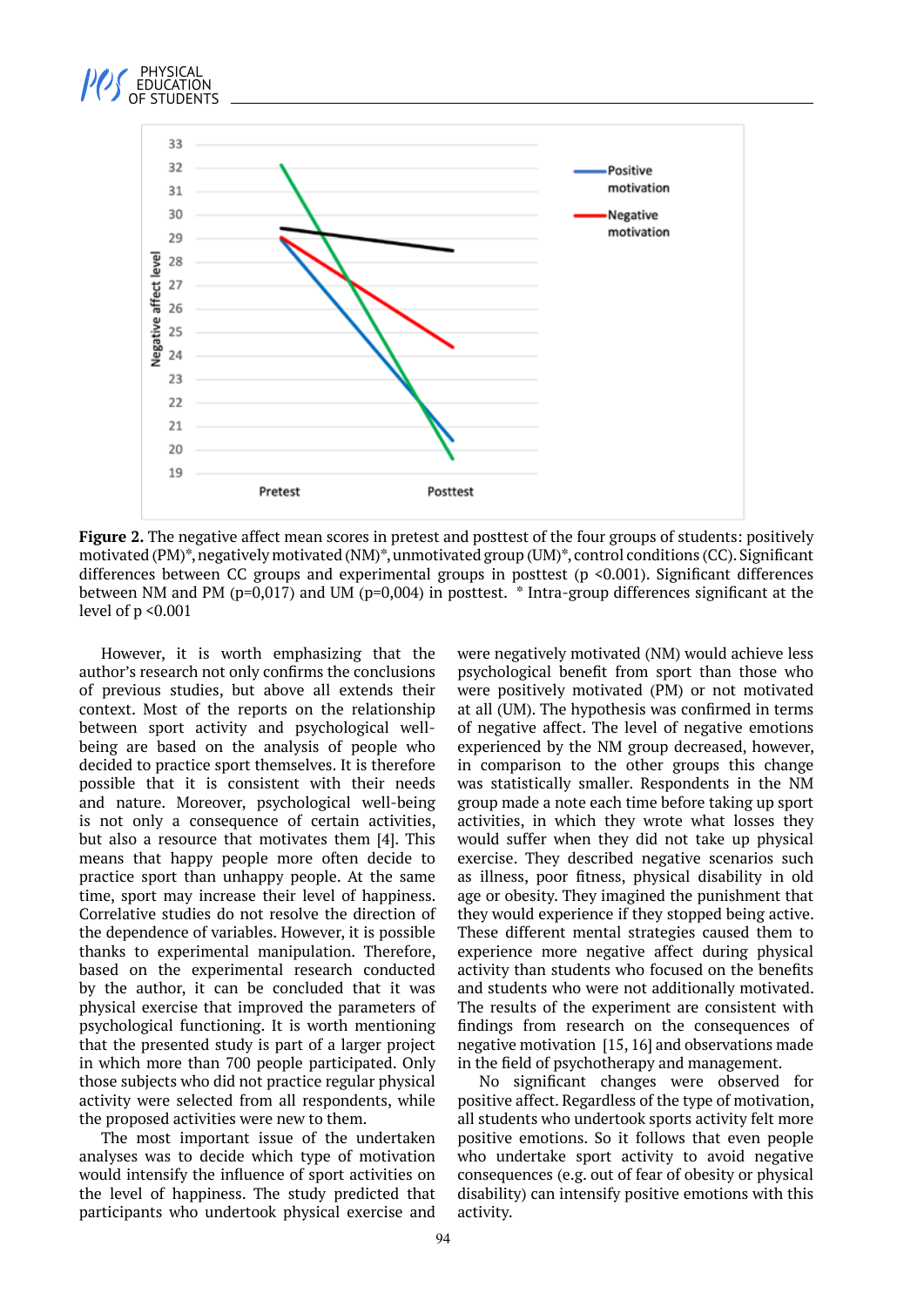

The study also showed a statistically significant increase in scores on subjective psychological wellbeing. It should be noted that this is the variable that is least sensitive to objective circumstances (such as experimental manipulation) [28, 29]. Students who played sport without additional motivation and those who did so to avoid losses (NM) improved their scores on the subjective well-being scale. However, the change did not occur for the PM group. As it is known from the experimental procedure, the participants in the PM group were given a task to describe the benefits they achieved by playing sport before starting sport. They also used different thinking strategies. They imagined that they would be athletic, healthy, physically attractive, fit and strong, which would also translate into their success in life. It can therefore be concluded that undertaking physical exercise with a reward in mind reduced the intrinsic motivation of the participants. As is known from numerous studies [30, 31], the prevalence of extrinsic motivation over intrinsic motivation results in a lower psychological wellbeing.

The study found that students who were not additionally motivated to participate in sporting activities achieved the most benefits. They made notes on the weather condition before starting physical exercise, which was a control condition. In their cases there was a beneficial improvement in all analysed parameters. The subjects derived benefit from the mere fact of participating in physical activity. This strategy proved to be the most beneficial and demonstrates the beneficial effects of sport on life satisfaction and emotions experienced.

The results of the study are relevant from both an academic and a social perspective. From a public health perspective, understanding what may improve life satisfaction has significant implications for the design, implementation, and promotion of activity programs for young people also in school and at universities. In order to improve life satisfaction, it is necessary to develop various programs that require physical activities, because this can relieve participants of anxiety [32, 33], help them regain their self-esteem [34], and help them maintain interpersonal relationships [35] with those who participate with them. The results of

the research presented here may also have practical relevance from a professional sport perspective. As it turns out both positive and negative motivation are effective but have negative consequences.

## **Conclusion**

Undertaking regular sporting activity (2-3 times a week) by young people who are not involved in professional sport increases overall life satisfaction, reduces negative affect and intensifies positive emotions.

The psychological benefits of sporting activity vary depending on the type of motivation used. Focusing on the losses that will be incurred if sport is not practiced limits the impact of physical activity on reducing negative emotions.

Focusing on the rewards that can be achieved through sport limits the beneficial effects of physical activity on general psychological well-being (the level does not rise).

Regardless of the type of motivation used, physical activity intensifies positive emotions.

#### **Limitations**

Several important limitations should be noted when interpreting our findings.

The frequency of leisure-time physical activity was self-reported. Another limitation of this research is the selection of the research group. People from a similar social group and cultural area were examined. The sample was composed of relatively healthy individuals, free from severe functional and cognitive impairment, similar in origin, culture and social class.

Regardless of these limitations, the study shows a positive relationship between physical activity and life satisfaction. The main strength of the study was the analysis of different forms of motivation, which showed that physical activity, regardless of the type of motivation, brings benefits. These results should contribute to further research on this phenomenon and its better understanding, and in the long run, help to develop optimal preventive and therapeutic activity programs for young people.

#### **Conflict of interest**

There are no conflicts of interest.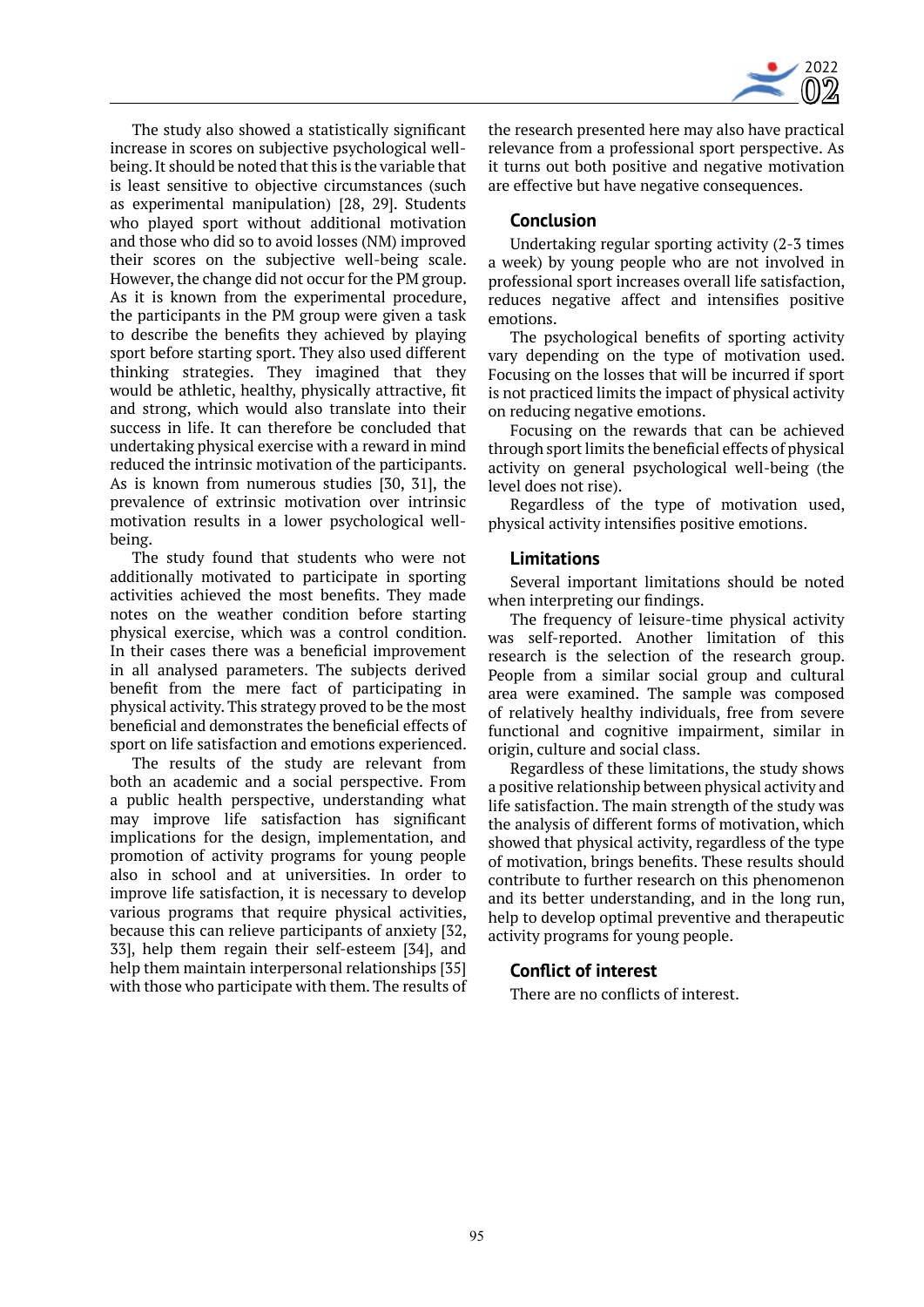

#### **References**

- 1. Grimm EK, Swartz AM, Hart T, Miller NE, Strath SJ. Comparison of the IPAQ-Short Form and accelerometry predictions of physical activity in older adults. *J Aging Phys Act*. 2012;20(1):64–79. https://doi.org/10.1123/japa.20.1.64
- 2. Lyubomirsky S, Dickerhoof R, Boehm JK, Sheldon KM. Becoming happier takes both a will and a proper way: An experimental longitudinal intervention to boost well-being. *Emotion.* 2011;11(2):391–402. https://doi.org/10.1037/a0022575
- 3. Sheldon KM, Lyubomirsky S. Revisiting the sustainable happiness model and pie chart: can happiness be successfully pursued? *J Posit Psychol.*2021;16(2):145–54. https://doi.org/10.1080/17439760.2019.1689421
- 4. Diener E, Lucas RE, Oishi S. Subjective well-being: The science of happiness and life satisfaction. In: Snyder C, Lopez S, editors. *Handbook of positive psychology.* Oxford: Oxford University Press; 2002. P. 63–73.
- 5. Lyubomirsky S, Layous K. How do simple positive activities increase well-being? *Curr Dir Psychol Sci*. 2013;22(1):57–62. https://doi.org/10.1177/0963721412469809
- 6. Boehm JK, Lyubomirsky S, Sheldon KM. A longitudinal experimental study comparing the effectiveness of happiness-enhancing strategies in Anglo Americans and Asian Americans. *Cogn Emot*. 2011;25(7):1263–72. https://doi.org/10.1080/02699931.2010.541227
- 7. Singh K, Jha SD. Positive and negative affect, and grit as predictors of happiness and life satisfaction. *J Indian Acad Appl Psychol*. 2008; (Special Issue)34:40–5.
- 8. Arent SM, Landers DM, Etnier JL. The effects of exercise on mood in older adults: A metaanalytic review. *J Aging Phys Act.* 2000;8(4):407–30. https://doi.org/10.1123/japa.8.4.407
- 9. Hills P, Argyle M. Positive moods derived from leisure and their relationship to happiness and personality. *Personal Individ Differ*. 1998;25(3):523–35. https://doi.org/10.1177/0146167297239001
- 10. Ryan RM, Deci EL. On Happiness and Human Potentials: A Review of Research on Hedonic and Eudaimonic Well-Being. *Annu Rev Psychol*. 2001;52(1):141–66. https://doi.org/10.1146/annurev.psych.52.1.141
- 11. Ryan R, Deci E. Self-determination theory and the facilitation of intrinsic motivation, social development and well-being. *Am Psychol.*2000;55:68–78. https://doi.org/ 10.1037/0003-066X.55.1.68
- 12. Emmons RA. Abstract versus concrete goals: personal striving level, physical illness, and psychological well-being. *Pers Soc Psychol*. 1992;62(2):292. https://doi.org/10.1037//0022-3514.62.2.292
- 13. Andreas C, Andreas S. *Heart of the Mind: Engaging Your Inner Power to Change With Neuro-Linguistic*

*Programming*. Moab, Utah: Real People Press; 2018.

- 14. Maltz M. *New psycho-cybernetics*. Penguin Books; 2002.
- 15. Elliot AJ, McGregor HA, A  $2 \times 2$  achievement goal framework. *J Pers Soc Psychol*. 2001;80(3):501–19. https://doi.org/10.1037/0022-3514.80.3.501
- 16. Elliot AJ, Sheldon KM. Avoidance personal goals and the personality–illness relationship. *J Pers Soc Psychol*. 1998;75(5):1282. https://doi.org/10.1037/0022-3514.75.5.1282
- 17. Elliot AJ, Sheldon KM, Church MA. Avoidance personal goals and subjective wellbeing. *Pers Soc Psychol Bull*. 1997;23(9):915–27. https://doi.org/10.1177/0146167297239001
- 18. Rand P, Lens W, Decock B. Negative Motivation is Half the Story: achievement motivation combines positive and negative motivation. *Scand J Educ Res.* 1991 Jan 1;35(1):13–30. https://doi.org/10.1080/0031383910350102
- 19. Hauser L. *Work motivation in organizational behavior*. Econ Manag Financ Mark. 2014;9(4):239– 46.
- 20. Lyubomirsky S. *The how of happiness: A practical approach to getting the life you want*. London: Piatkus; 2010.
- 21. Diener E, Emmons RA, Larsen RJ, Griffin S. The Satisfaction With Life Scale. *J Pers Assess*. 1985 Feb 1;49(1):71–5. https://doi.org/10.1207/s15327752jpa4901\_13
- 22. Brzozowski P, Watson DB, Clark LA*. Skala uczuć pozytywnych i negatywnych SUPIN: polska adaptacja skali PANAS Davida Watsona i Lee Ann Clark* [SUPIN Positive and Negative Feeling Scale: Polish adaptation of the PANAS scale by David Watson and Lee Ann Clark]. Psychological Test Laboratory of the Polish Psychological Association; 2010. (In Polish).
- 23. Netz Y, Wu M-J, Becker BJ, Tenenbaum G. Physical activity and psychological well-being in advanced age: a meta-analysis of intervention studies. *Psychol Aging*. 2005;20(2):272. https://doi.org/10.1037/0882-7974.20.2.272
- 24. Downward P, Rasciute S. Doessport make you happy? An analysis of the well-being derived from sports participation. *Int Rev Appl Econ*. 2011;25(3):331–48. https://doi.org/10.1080/02692171.2010.511168
- 25. Cha Y-J. Correlation between Leisure Activity Time and Life Satisfaction: Based on KOSTAT Time Use Survey Data. *Occup Ther Int*. 2018 Aug 9;2018:1–9. https://doi.org/10.1155/2018/5154819
- 26. Stubbe JH, de Moor MHM, Boomsma DI, de Geus EJC. The association between exercise participation and well-being: A co-twin study. *Prev Med.*2007 Feb 1;44(2):148–52. https://doi.org/10.1016/j.ypmed.2006.09.002
- 27. Hassmen P, Koivula N, Uutela A. Physical exercise and psychological well-being: a population study in Finland. *Prev Med.* 2000;30(1):17–25. https://doi.org/10.1006/pmed.1999.0597
- 28. Nes RB, Røysamb E, Tambs K, Harris JR, Reichborn-Kjennerud T. Subjective well-being: genetic and environmental contributions to stability and change. *Psychol Med*. 2006 Jul;36(7):1033–42.